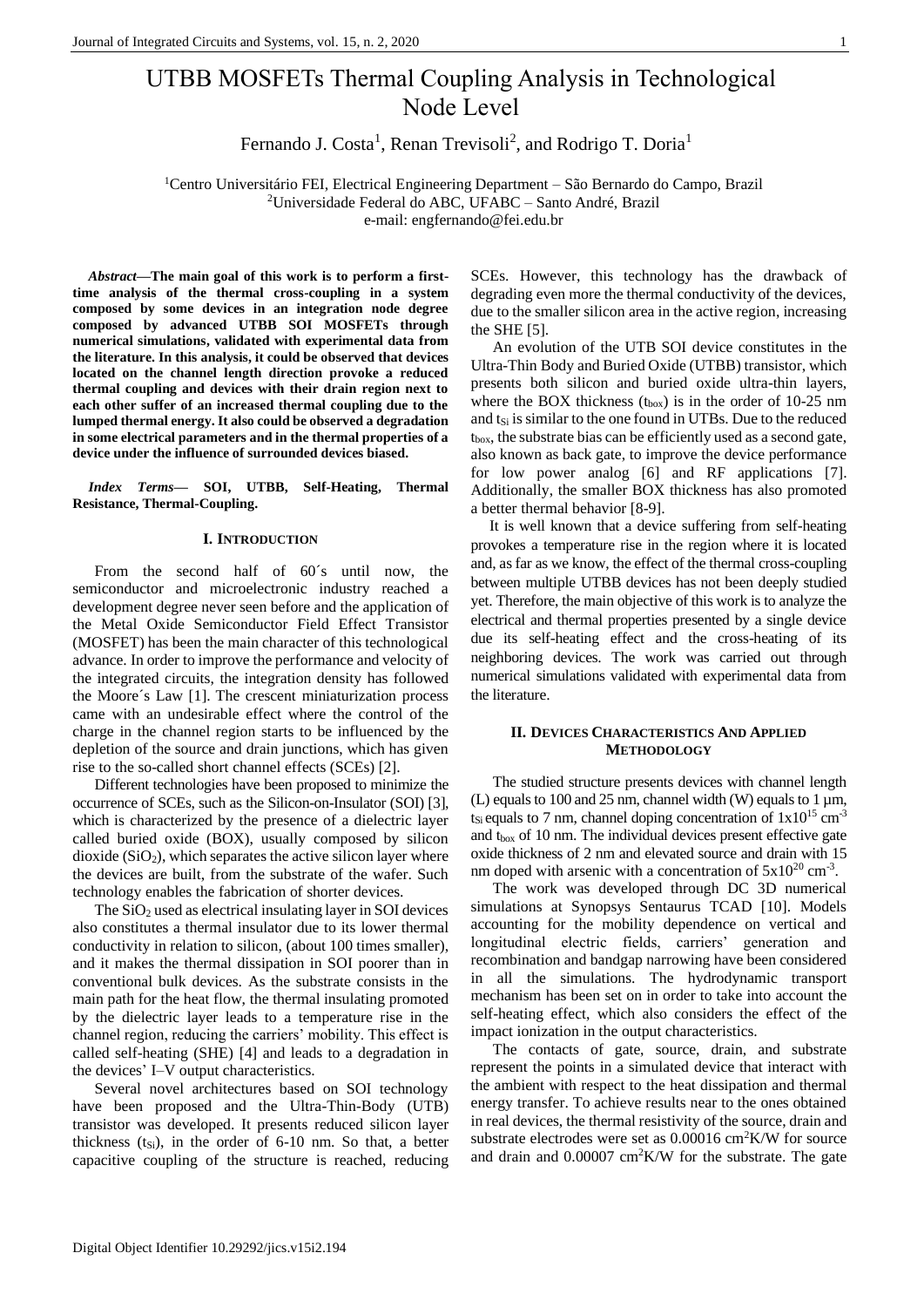terminal has been considered adiabatic since the passivation layer above the gate is too thick for heat removal through the gate stack [11]. The thermal resistivity at the substrate is smaller since the substrate is the main heat path for any device.

The simulations have been validated in order to obtain electrical and thermal results near the experimental ones presented in [12]. For devices with the same characteristics, it is shown that in a BOX thickness increase from 10 to 25 nm, the thermal resistance increases 1.2 times at the experimental devices and 1.15 times in the simulated ones. All the simulation results have shown errors smaller than 5% with respect to the experimental results from [12], validating the simulations. Table 1 shows a relation between the simulated results (*Sim.*) against the experimental ones (*Exp.*).

Table 1. Comparison between the simulated data and the extracted parameters presented by experimental devices with  $L = 100$  nm in [12].

| Parameter                                                                                    | $t_{box}$       | <b>Data Comparison</b> |              |         |
|----------------------------------------------------------------------------------------------|-----------------|------------------------|--------------|---------|
|                                                                                              |                 | <b>Simulation</b>      | Experimental | % Error |
| Drain Current<br>$[mA/\mu m]$<br>$(\mathcal{Q}V_{GS}=V_{TH}+$<br>0.8V and $V_{DS} = 1$<br>V) | $25 \text{ nm}$ | 0.80                   | 0.80         | 0       |
| <b>Thermal Resistance</b><br>(R <sub>TH</sub> )<br>$\lceil \mu m K/mW \rceil$                | $10 \text{ nm}$ | 69                     | 70           | 1.42    |
|                                                                                              | $25 \text{ nm}$ | 80                     | 84           | 4.34    |
| $V_{TH}$ [V]                                                                                 | $25 \text{ nm}$ | 0.40                   | 0.40         | 0       |

In the sequence, the simulations were extended to 50 nmwide channel devices and were performed in a system composed by multiple devices simultaneously spaced 100 nm from each other, this space identified as "S" in Fig. 1. One device located at the center of the entire structure receives all the effects of the temperature rising due to the SHE effects promoted by the others around. The simulated system is composed by five devices, the central device surrounded by four others identified as A and B positioned on the X axis, in the direction of the central device channel width (W) and C and D positioned on the y axis, in the direction of the central device channel length (L). Fig.1 shows the 3D schematics with the initially adopted source and drain regions and a cut performed in the center of the structure, showing in detail the central device along with C and D devices.



Fig.1. Structure 3D schematics above and a longitudinal cut showing the central device along with C and D devices below.

In order to take the thermal energy distribution in the whole system, the region between the devices identified as "S" in the figure was filled with insulating  $SiO<sub>2</sub>$ , as well as the empty space in the channel width direction on the X axis below and above the transistors identified as "C" and "D" in the figure. So that, the surrounding devices were biased and some electrical parameters and the thermal resistance  $(R<sub>TH</sub>)$  were extracted in the central device in order to evaluate the surrounding devices influence on the electrical and thermal properties of the central one. It is worth to mention that an adaptation of the "Hot Chuck" method [13] was applied to determine the thermal resistance of the structure.

#### **III. ELECTRICAL ANALYSIS**

To verify the influence of the temperature rise in the system, simulations were performed with each surrounding device biased individually and also for more than one simultaneously biased. Then, the electrical and thermal parameters were extracted in the central device. Firstly, for drain voltage  $(V_{DS})$  of 1.4 V and gate voltage  $V_{GS} = V_{TH} + 1$  V on the surrounding devices, it was obtained the  $I_{DS}$  x  $V_{GS}$  curves for the central device at  $V_{DS} = 50$  mV, as shown in Fig. 2, which presents the curve of the central device biased alone and curves for the central device with the surrounding devices A and A+B also biased. It is worth to mention that the applied drain and gate voltages on the surrounding devices are higher than the limit of the considered technology in order to maximize and better visualize the studied effects. As one can observe, the central device presents changes in the off-state and in the on-state current levels as the devices A and A+B are biased along with it, presenting lower on-state and higher off-state current values which indicate changes in the threshold voltage ( $V<sub>TH</sub>$ ) and in the subthreshold regime (SS). By the curves, one can observe the zero-temperature-coefficient (ZTC) [3] at 0.54 V approximately. When devices A and B are biased together, a stronger thermal coupling is observed than when only device A is biased.



Fig.2.  $I_{DS}$  vs.  $V_{GS}$  for  $L = 25$  nm devices with different biased devices along with the central one.

This behaviour is better seen in Fig. 3, which shows the threshold voltage  $(V_{TH})$ , extracted by the method described in [14], of the central device against the biased surrounding devices. In comparison to the central device also displayed in the figure, a reduction of  $V<sub>TH</sub>$  is observed as the number of biased around devicesincreases. Also, it can be observed a larger effect of the biased devices positioned on the X axis direction, the A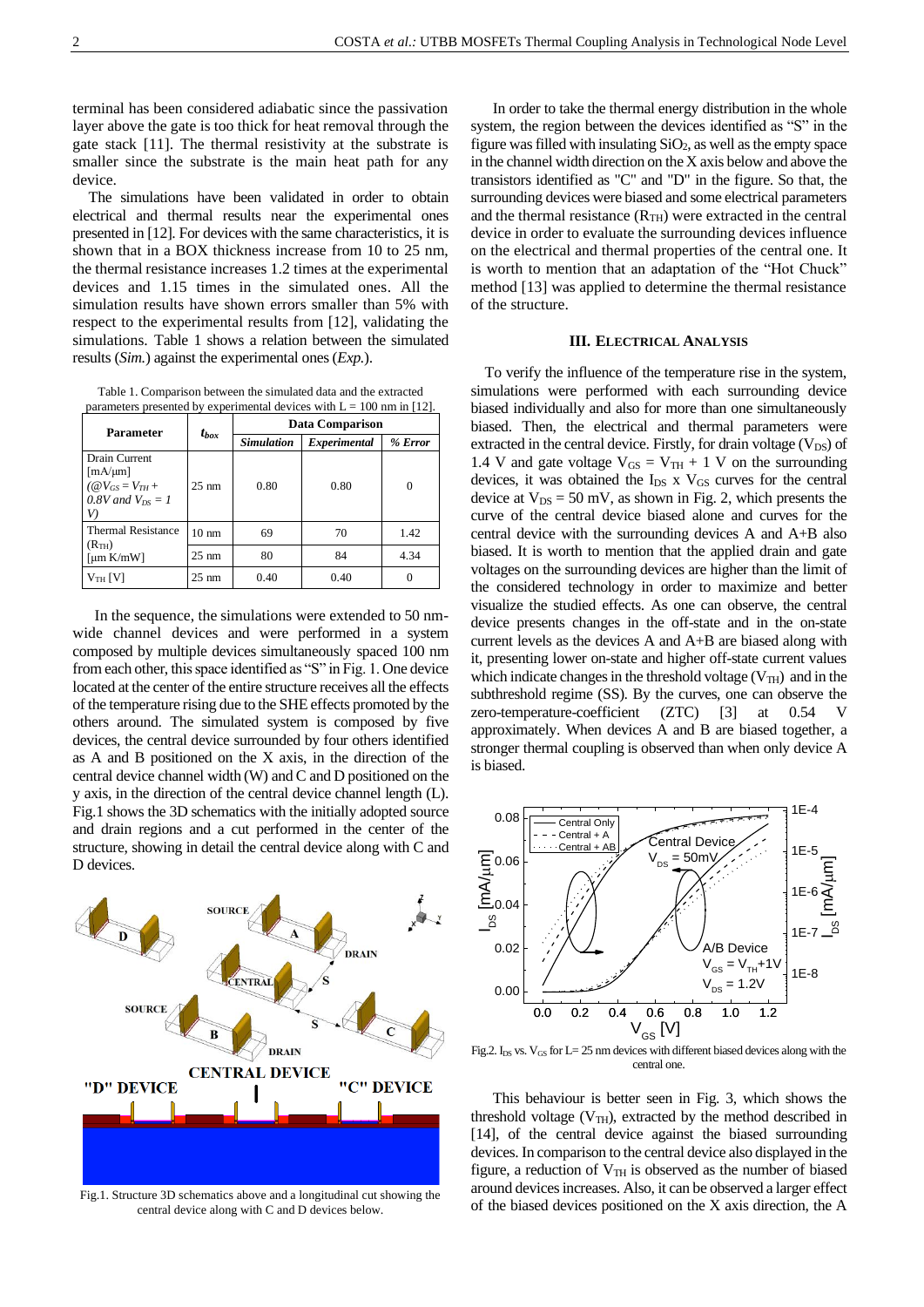and B devices, as well as they are biased separately or even when they are biased simultaneously.



Fig. 4 presents the effect of the biased around devices in the subthreshold swing (SS) and one can observe that the degradation on this electrical parameter in a  $L = 100$  nm device becomes more accentuated in the cases where the A and B surrounding devices are biased than C and D, each one or simultaneously, following the same trend of  $V<sub>TH</sub>$ . It is shown an increase of 12 % in the SS of the central device when the four surrounding devices (A, B, C and D) are biased together with the central one. When analysing the results of a shorter device shown in the same figure, the degradations are even more pronounced.



Fig. 5 presents the same analysis for the Drain Induced Barrier Lowering (DIBL) in A, extracted by the constant current method  $[3]$ , and in the maximum transconductance  $(g_{MMAX})$  in B. One can observe that the degradations on these electrical parameters follow the same trend as observed for  $V<sub>TH</sub>$  and SS. For  $L = 100$  nm devices, the Drain Induced Barrier Lowering is 0.055 V/V in the central device alone and, when the four surrounding devices are biased along with it, DIBL increases to 0.075 V/V in A. A reduction from 2.3 to 1.9  $\mu$ S/ $\mu$ m in the g<sub>MMAX</sub> can be observed, which represents almost 20 % of degradation, when the four surrounding devices are biased along with the central one, and again, these effects are even more pronounced in the shorter UTBB. The temperature rise in the structure due to the biased around devices promotes some changes in

 $\left| \begin{array}{c} 12 - 180 \text{ nm} \\ 1 = 25 \text{ nm} \end{array} \right|$  carriers' thermal energy, which increases the diffusion current at temperature dependent parameters of the central one. Threshold voltage and the maximum transconductance,  $(g_{MMAX})$ , both present a reduction due to the change in the materials Fermi Level [15]. SS and DIBL present an increase due to the higher large temperatures [15].



Transconductance  $(g_{MMAX})$  in (B) vs different biased around devices.

## **IV. THERMAL ANALYSIS**

Fig. 6A shows the  $I_{DS}$  x  $V_{DS}$  curves for the both central device biased alone and with the surrounding ones also biased. A reduction of  $I_{DS}$  can be observed as the number of biased surrounding devices increases, indicating a higher influence of them on the central one. It is interesting to observe a change in the slope of the  $I_{DS}$  x  $V_{DS}$  curves as shown in the inset in Fig. 6A, which indicates  $I_{DS}$  variation between interval of 0.8 and 1 V of V<sub>DS</sub> when the device is operating in saturation regime. For low V<sub>DS</sub> the self-heating of the central device is negligible, but its temperature increases as the surrounding devices are biased in saturation. For large  $V_{DS}$  there is a further temperature increase due to its self-heating. As the temperature variation along  $V_{DS}$ range is higher when the central device is biased alone, it presents a flatter  $I_{DS}$  x  $V_{DS}$  characteristic in the saturation region. Fig. 6B shows  $g_D$  as a function of  $V_{DS}$ , and by the inset in Fig. 6B, one can observe the presence of a negative  $g_D$  when the central device is biased alone, and as the number of biased devices increases, g<sub>D</sub> also increases due to the lower temperature variation in the central device as  $V_{DS}$  is raised.

In order to verify the thermal properties,  $R_{TH}$  was extracted and is shown in Fig. 7 against the biased surrounding devices for  $L = 100$  and 25 nm. The curves show the rise of  $R<sub>TH</sub>$  with the increase of the biased surrounding devices.

This effect occurs due to the temperature rising in the whole system promoted by the devices surrounding the central one suffering from SHE, which also promotes the degradations in the electrical characteristics observed in section III. In the shorter device, with L=25 nm, one can observe an  $R_{TH}$  increase from 210 to 290 K/mW when devices A and B are biased with the central one. The thermal resistance increase is lower when devices C or D are biased and increases again when A+B, C+D and A+B+C+D are biased together with the central one. It is interesting to observe a larger influence of the X axis devices (A and B) in relation to the Y axis devices (C and D).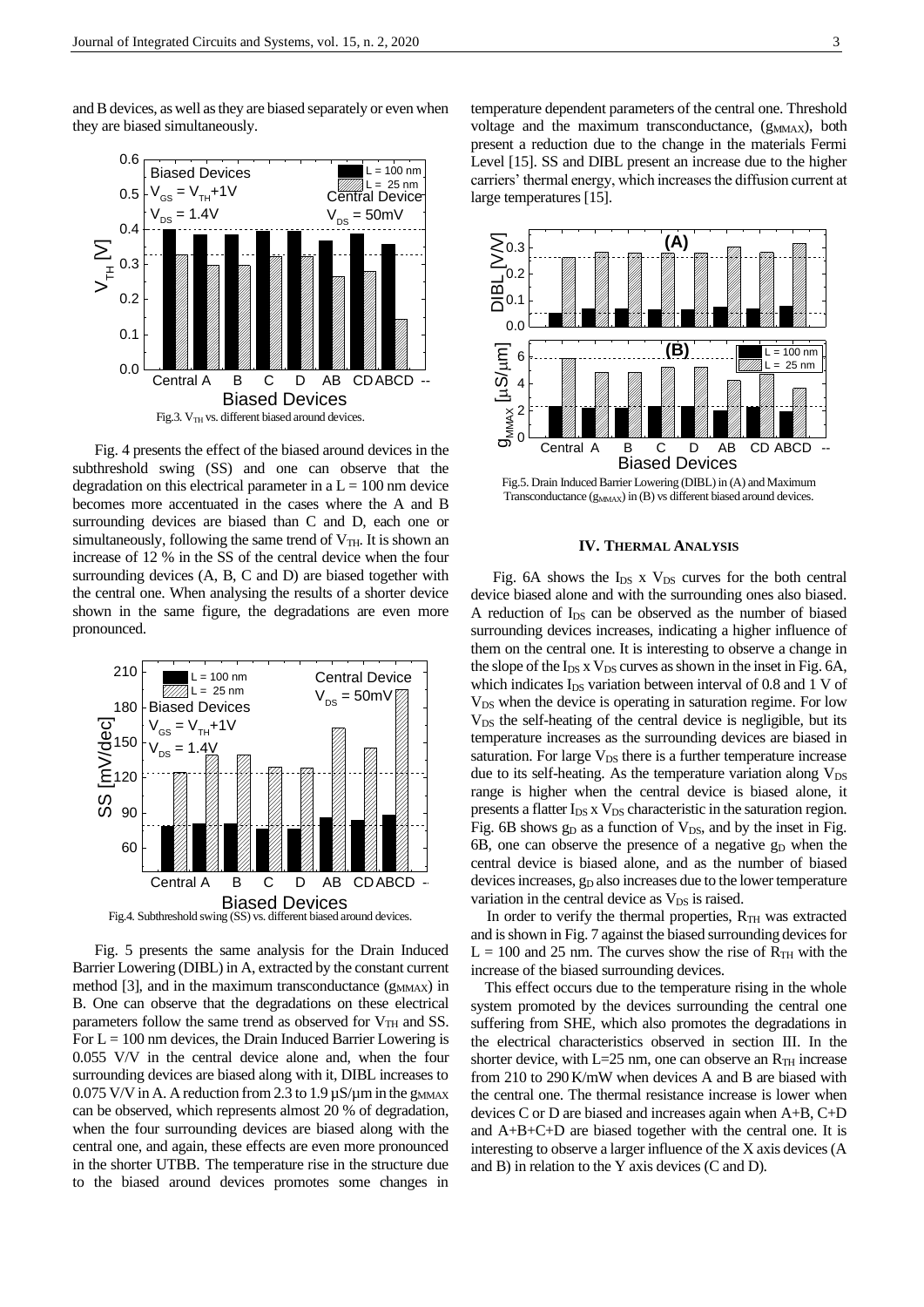

Fig.6. I<sub>DS</sub> (A) and  $g_D$  (B) vs. V<sub>DS</sub> for L= 25 nm devices with different biased devices along with the central one.



Fig.7. Thermal Resistance  $(R<sub>TH</sub>)$  vs. different biased around devices.

In order to verify the behavior of  $g_D$  for  $I_{DS}$  observed in Fig.6, the output conductance was extracted and presented in Fig.8 against the biased devices.

The output conductance constitutes an important analogue figure of merit [7], which influences on device performance for analog applications as it is directly correlated to the intrinsic gain of a transistor. It is well-known that it suffers an undesirable degradation in devices presenting SHE. For severe SHE, g<sub>D</sub> can even present negative values [16]. This indicates that the device is operating out of phase, i.e. when the drain voltage is increased,  $I_{DS}$ reduces, leading to an increment in the output bias. This effect is even worse at lower temperatures [17], where the effect of impact ionization is more pronounced and the thermal conductivity of the SOI film is reduced. Fig.8 shows a negative  $g<sub>D</sub>$  for the central device operating alone, indicating a huge influence of the SHE on it. As the overall die temperature rises due to the biasing of the surrounding devices, the increase of the central device

temperature due to its own self-heating barely impacts the overall temperature. So that,  $g_D$  increases due to the reduction of the SHE influence, despite the  $I_{DS}$  reduction owing to the die temperature increase. It is worth mentioning that, in a  $L = 100$  nm device, the increase in the temperature was able to shift  $g<sub>D</sub>$  from the negative values to positive ones, and in a  $L = 25$  nm device, which presents higher negative value, the temperature increase was not sufficient to shift  $g_D$  to positive values when C and D devices were biased. This occurs due to the lower thermal coupling promoted by C and D devices in relation to A and B.





In order to better understand the behaviour of the surrounding devices influence on the central one, an analysis of the temperature of each device separately was performed by a longitudinal cut made in the whole die in the central of each device as shown in Fig. 9.

By Fig. 9, one can observe the highest temperature point located at the drain region of the devices. From the system schematics in Fig. 1, one can observe that devices located in the X axis are closer to the drain of the central one, separated only by the distance S, while for the devices located on the Y axis, the distance between the circled hot regions in the figure are larger, which includes, besides the distance between the devices, the channel length and the source/drain lengths. This fact explains the larger influence of devices A and B, than C and D.

To clarify the effect of the heat in the drain regions, the analysis was performed inverting the source/drain regions of A, B, C, and D devices. Fig. 10 shows, at the same previous bias condition, the results for the thermal resistance of the